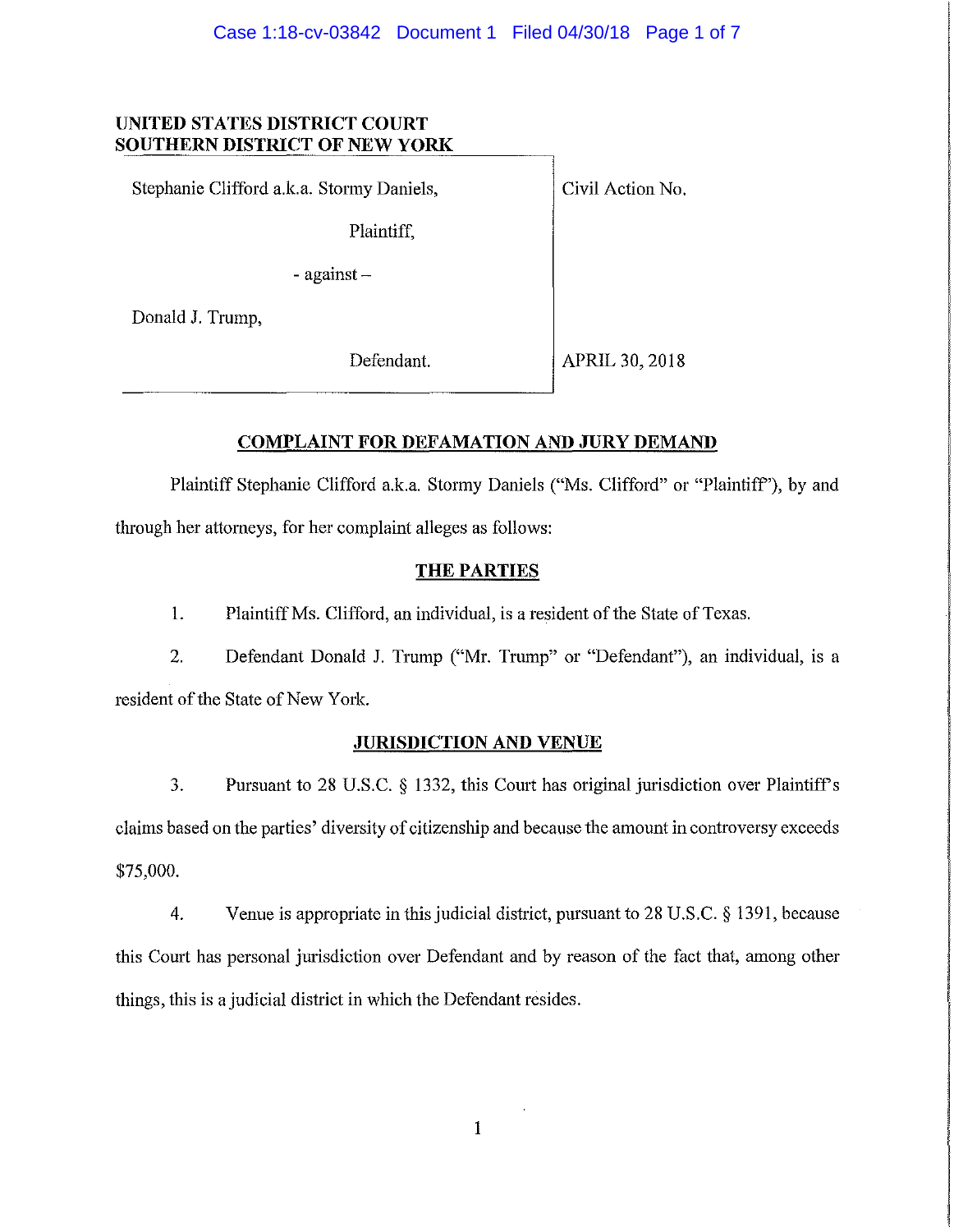#### FACTUAL BACKGROUND

5. Ms. Clifford began an intimate relationship with Mr. Trump in the summer of 2006 in Lake Tahoe.

6. In May 2011, Ms. Clifford agreed to cooperate with *In Touch Magazine* in connection with an article about her relationship with Mr. Trump that the magazine was preparing at the urging of Ms. Clifford's ex-husband, who approached the magazine without approval from Ms. Clifford. She did so only after being told that the magazine was going to be running the story with or without her cooperation.

7. A few weeks later, in Las Vegas, Nevada, Ms. Clifford was approached and threatened by a man regarding her intention to tell the story of her relationship with Mr. Trump. The threat occurred in the presence of Ms. Clifford's infant daughter, in a parking lot.

8. The man approached Ms. Clifford in the parking lot and said to her, "Leave Trump" alone. Forget the story."

9. The man then leaned around and looked at Ms. Clifford's infant daughter and said, "That's a beautiful little girl. It'd be a shame if something happened to her mom." The man then left.

10. Ms. Clifford was shaken by the experience and understood the man's statement to be a direct threat.

11. Because Ms. Clifford was frightened, however, she did not go to the police and did not seek to go public with her story at that time. She likewise did not go to the police at that time because she was concerned about her relationship at the time and the impact that disclosure of the threat might have on her relationship.

2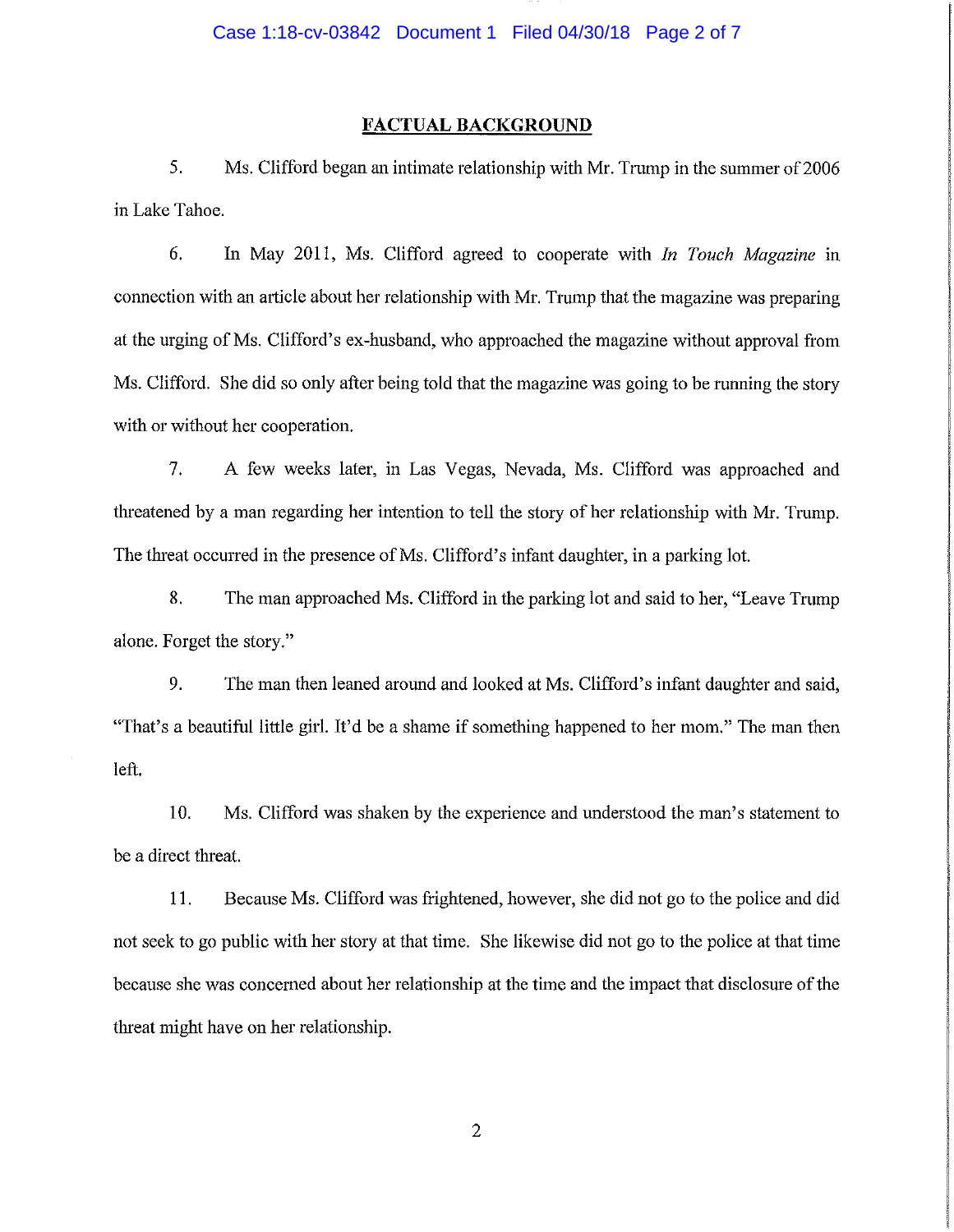#### Case 1:18-cv-03842 Document 1 Filed 04/30/18 Page 3 of 7

12. The story was never run by *In Touch* because, on information and belief, after the magazine called Mr. Trump seeking comment, his attorney Michael Cohen threatened and intimated the magazine into not proceeding with the story.

13. Mr. Trump was elected President of the United States on November 8, 2016.

14. Thereafter, on or about April 17,2018 and on behalf of Ms. Clifford, a sketch of the man who threatened her in 20 II was released publicly. The sketch was created in consultation with Ms. Lois Gibson, one of the foremost forensic artists in the world. Ms. Gibson met with Ms. Clifford for an extended period of time while compiling the sketch and asked her numerous questions about the encounter and the assailant.

15. The next day, on April 18, 2018, Mr. Trump, from his verified personal Twitter account (@reaIDonaldTrump) posted the following false statement regarding Ms. Clifford, the sketch, and her account of the threatening incident that took place in 2011:

A sketch years later about a nonexistent man. A total con job, playing the Fake News Media for Fools (but they know it)!

16. The statement posted by Mr. Trump was in response to another tweet posted by the account DeplorablyScottish (@ShennaFoxMusic) which showed side-by-side images of the sketch of Ms. Clifford's harasser and a picture of Ms. Clifford and her husband.

17. Mr. Trump's statement falsely attacks the veracity of Ms. Clifford's account of the threatening incident that took place in 2011. It also operates to accuse Ms. Clifford of committing a crime under New York law, as well as the law of numerous other states, in that it effectively states that Ms. Clifford falsely accused an individual of committing a crime against her when no such crime occurred. Mr. Trump's statement is false and defamatory. In making the statement, Mr. Trump used his national and international audience of millions of people to make a false factual statement to denigrate and attack Ms. Clifford. Mr. Trump knew that his false, disparaging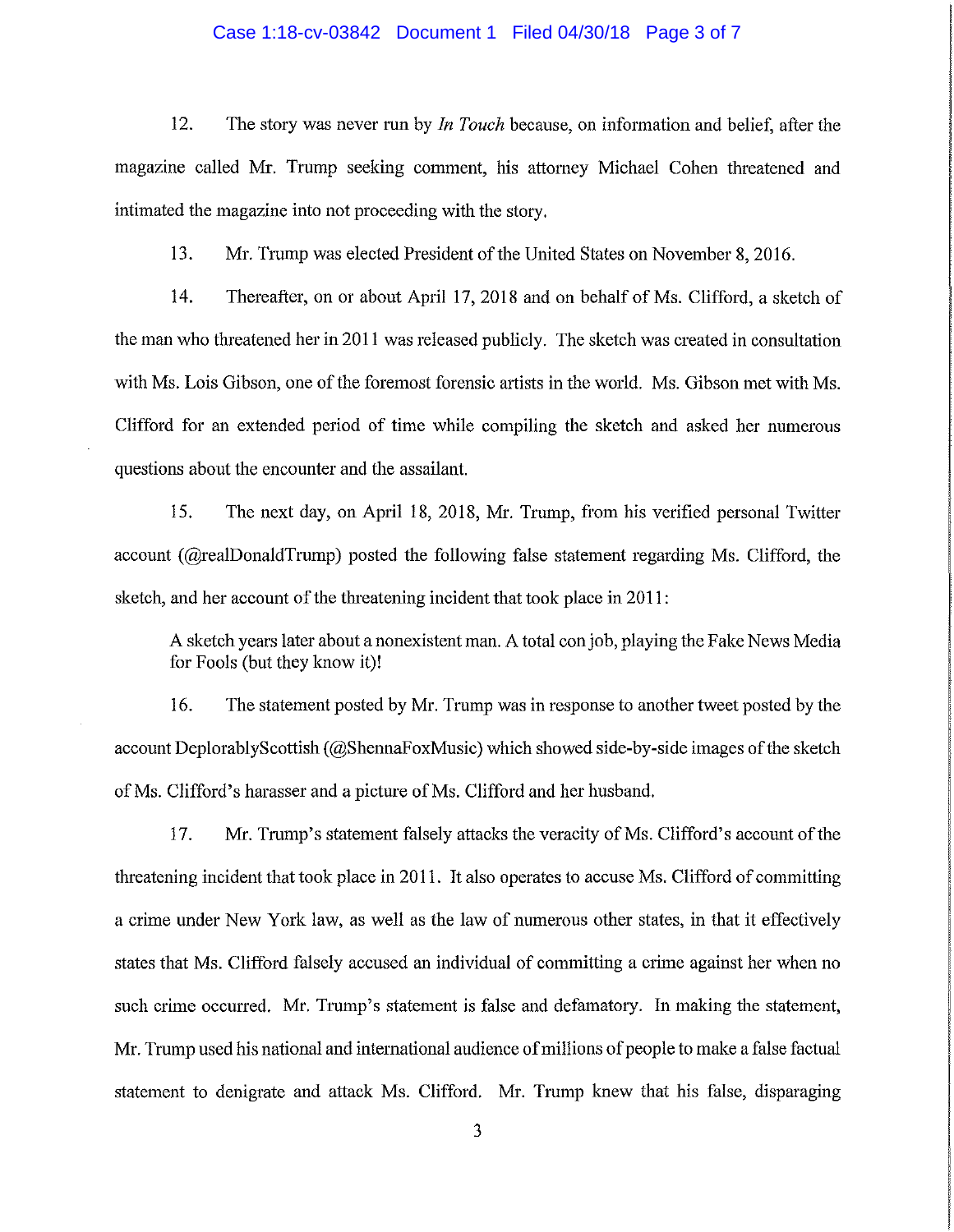#### Case 1:18-cv-03842 Document 1 Filed 04/30/18 Page 4 of 7

statement would be read by people around the world, as well as widely reported, and that Ms. Clifford would be subjected to threats of violence, economic harm, and reputational damage as a result.

18. At the time Mr. Trump made the statement, Mr. Trump knew his statement was false or was made with reckless disregard for the ttuth or falsity of his statement.

19. Mr. Ttump's false statement about Ms. Clifford is defamation *per* se because, among other things, it charged Ms. Clifford with committing a serious crime.

20. Ms. Clifford has suffered damage as a result of Mr. Trump's false and defamatory statement in an amount to be proven at trial but in excess of \$75,000.

#### **CAUSE OF ACTION FOR DEFAMATION**

21. Plaintiff restates and re-alleges each and every allegation in Paragraphs 1 through 20 above as if fully set forth herein.

22. On or about April 18, 2018, Mr. Trump made the above mentioned false statement regarding Ms. Clifford, her account of the 2011 threatening incident, and the sketch of the man who threatened her: "A sketch years later about a nonexistent man. A total con job, playing the Fake News Media for Fools (but they know it)!"

23. Mr. Trump's statement was made in writing online and released by Mr. Trump with the intent that it be widely disseminated and repeated. Indeed, Mr. Trump knows that his personal Twitter account has an audience of over 50 million followers and that the Twitter post would be repeated and reported upon by other news and media outlets online, in print, and on television and radio.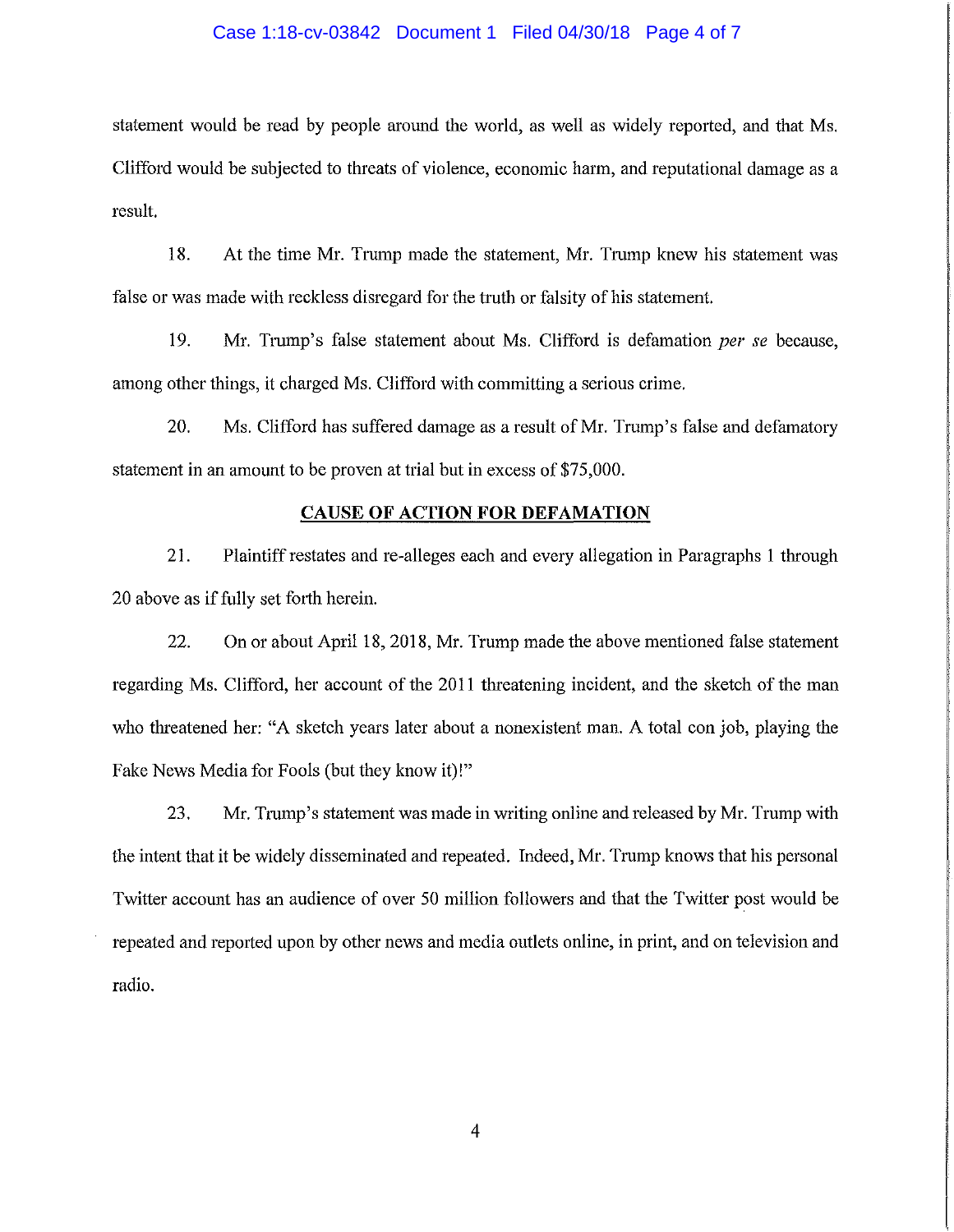#### Case 1:18-cv-03842 Document 1 Filed 04/30/18 Page 5 of 7

24. Mr. Trump's defamatory statements clearly identified Ms. Clifford and the statement was made in response to Ms. Clifford releasing the sketch. It was apparent on its face to those who read the statement that Mr. Trump's defamatory statement was about Ms. Clifford.

25. Mr. Trump's statement was defamatory *per se.*

26. The plain import of the statement is an attack on the truthfulness of Ms. Clifford and is reasonably understood to state that Ms. Clifford is lying about the threatening encounter and the sketch of the man responsible.

27. Moreover, by calling the incident a "con job" Mr. Trump's statement would be understood to state that Ms. Clifford was fabricating the crime and the existence of the assailant, both of which are prohibited under New York law, as well as the law of numerous other states

28. Thus, both on its face, and because of the facts and circumstances known to persons who read or heard the statement, it was apparent that Mr. Trump meant to convey that Ms. Clifford is a liar, someone who should not be trusted, that her claims about the threatening encounter are false, and that she was falsely accusing the individual depicted in the sketch of committing a crime, where no crime had been committed.

29. Mr. Trump's defamatory statement was false because Ms. Clifford was in fact threatened in 2011 as she has recounted and the sketch was the result of her recollection regarding the appearance of the assailant.

30. Mr. Trump made his statement either knowing it was false, had serious doubts about the truth of his statement, or made the statement with reckless disregard for its truth or falsity.

31. Given the circumstances surrounding the threatening incident in 20**II,** namely that Ms. Clifford had not at the time gone public with her story and very few people knew of the possible In Touch story, it is reasonable to infer that the person who threatened Ms. Clifford could

5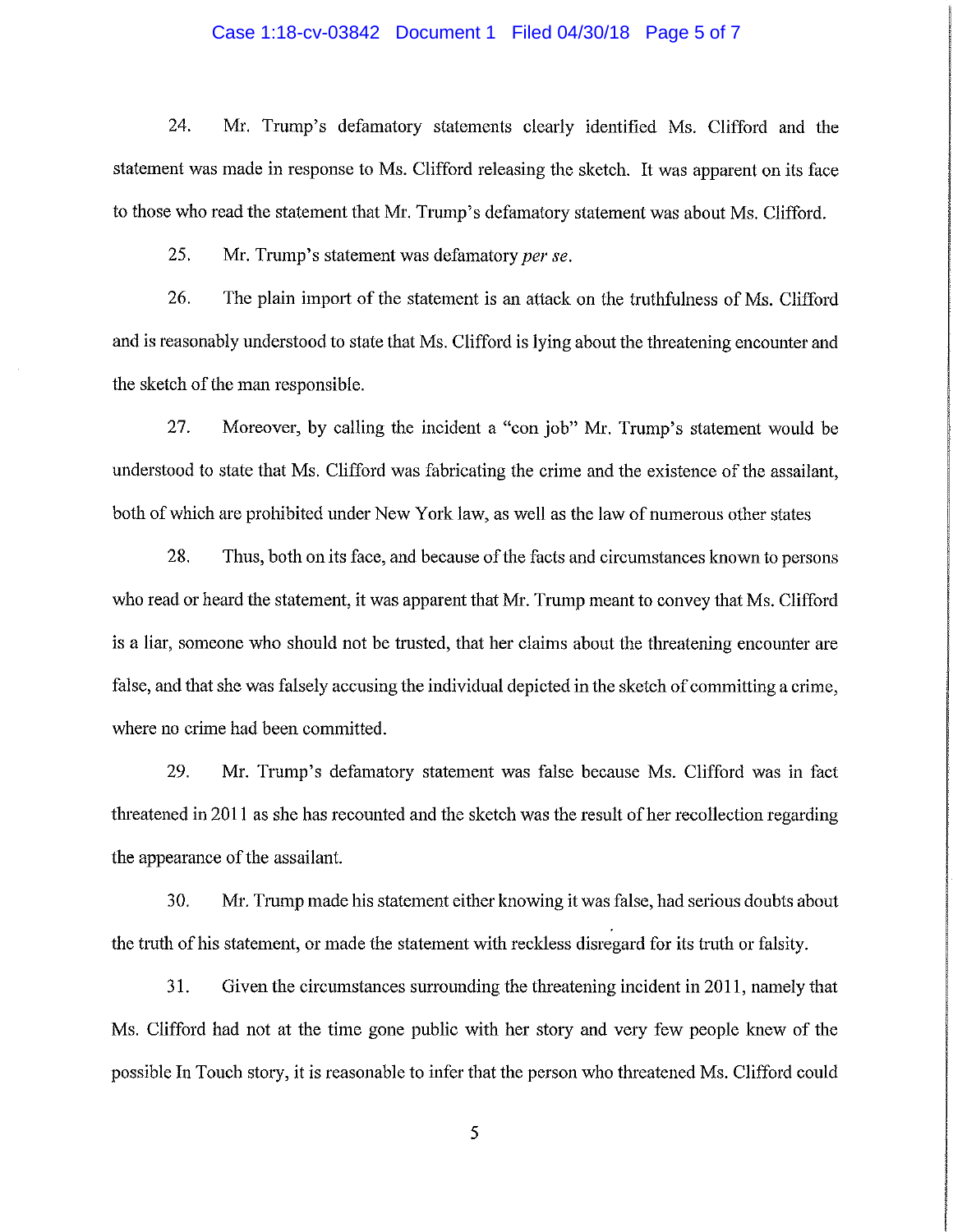#### Case 1:18-cv-03842 Document 1 Filed 04/30/18 Page 6 of 7

have only been acting directly or indirectly on behalf of Mr. Trump and/or Mr. Cohen. Thus, Mr. Trump may have actual knowledge of the incident and of the falsity of his statement.

32. Alternately, ifMr. Trump in fact had no direct or indirect connection to the incident, then Mr. Trump necessarily acted in reckless disregard of the truth or falsity of his statement because he would have no way of knowing one way or the other as to whether the incident occurred. Nevertheless, and in spite of this, he chose to defame and disparage Ms. Clifford to his audience of over 50 million Twitter followers and many more worldwide.

33. Mr. Trump's statement exposed Mr. Clifford to hatred, contempt, ridicule, and shame, and discouraged others from associating or dealing with her.

34. As a result, Ms. Clifford has suffered damages in an amount to be proven at trial, including but not limited to, harm to her reputation, emotional harm, exposure to contempt, ridicule, and shame, and physical threats of violence to her person and life.

35. In particular, since the statement, Ms. Clifford has been exposed to death threats and other threats of physical violence, causing her both emotional and economic damages.

36. By way of example only, Ms. Clifford has had to retain the services of professional bodyguards and other protective services to ensure her personal safety.

37. Ms. Clifford's damages exceed \$75,000.

38. In making the defmnatory statement identified herein, Mr. Trump acted with malice, oppression, or fraud, and is thus responsible for punitive damages in an amount to be proven at trial according to proof.

6